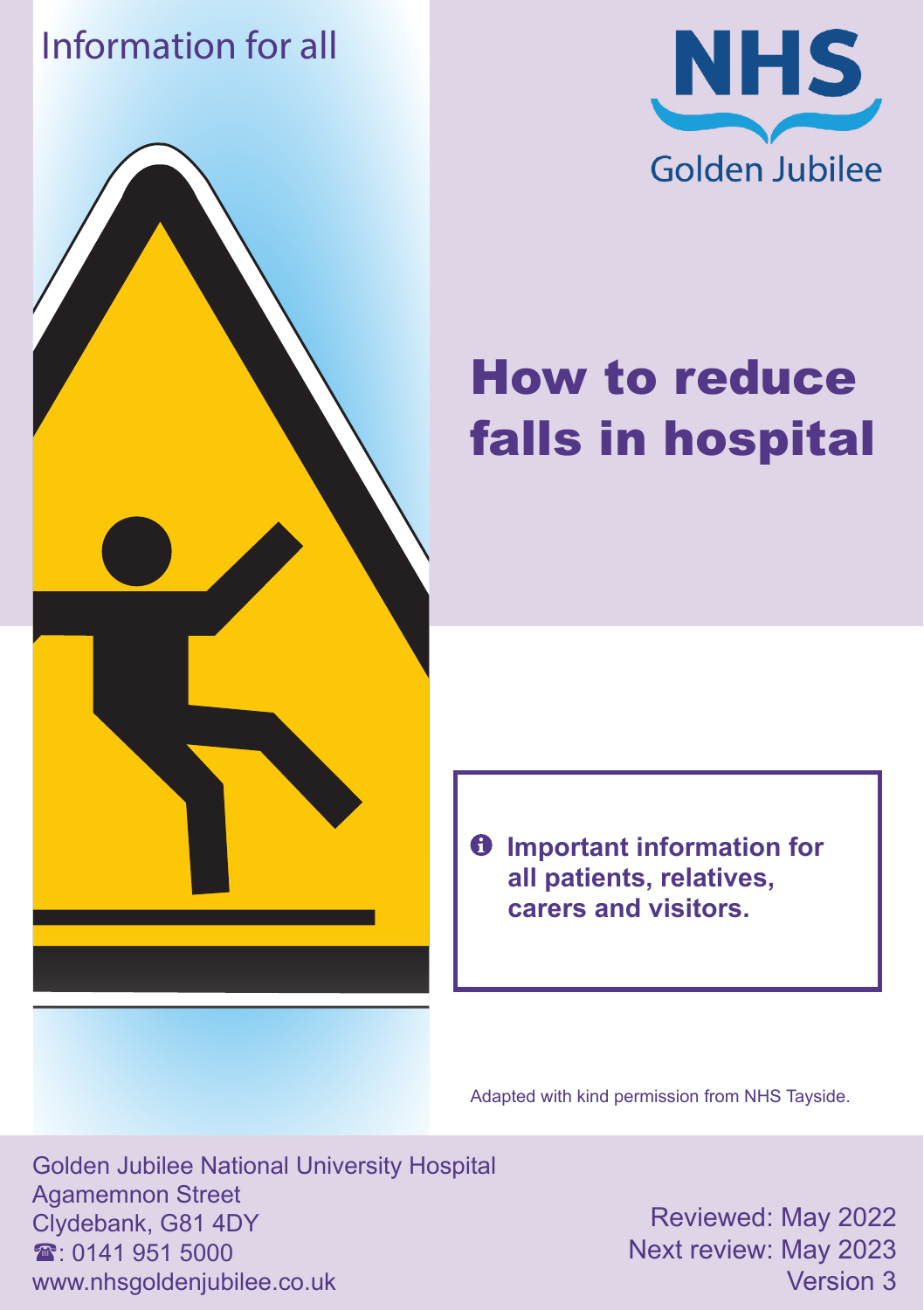#### **About this booklet**

The purpose of this booklet is to advise about simple measures that can be taken to reduce the chance of patients falling whilst in hospital.

Being in hospital does not mean that people will not fall. By working together, we can help reduce the chance of it happening. Remember the hospital is not as familiar to the patient as their own home.

#### **How you can help while you are in hospital**

- Discuss any problems you have with walking and anxieties about falling.
- Make sure your call bell is at hand. Use this to call for help to move around the ward.
- Wait for staff to assist you.
- Take your time standing up from a chair and getting out of bed.
- On waking, if able, have a cold drink before rising.
- Wear light-weight, well fitting shoes / slippers.
- Use your walking aids at all times.
- Use your spectacles and hearing aid if needed.
- Keep your spectacles clean and ask staff to assist you if necessary.
- Make sure your room is well lit before getting up.

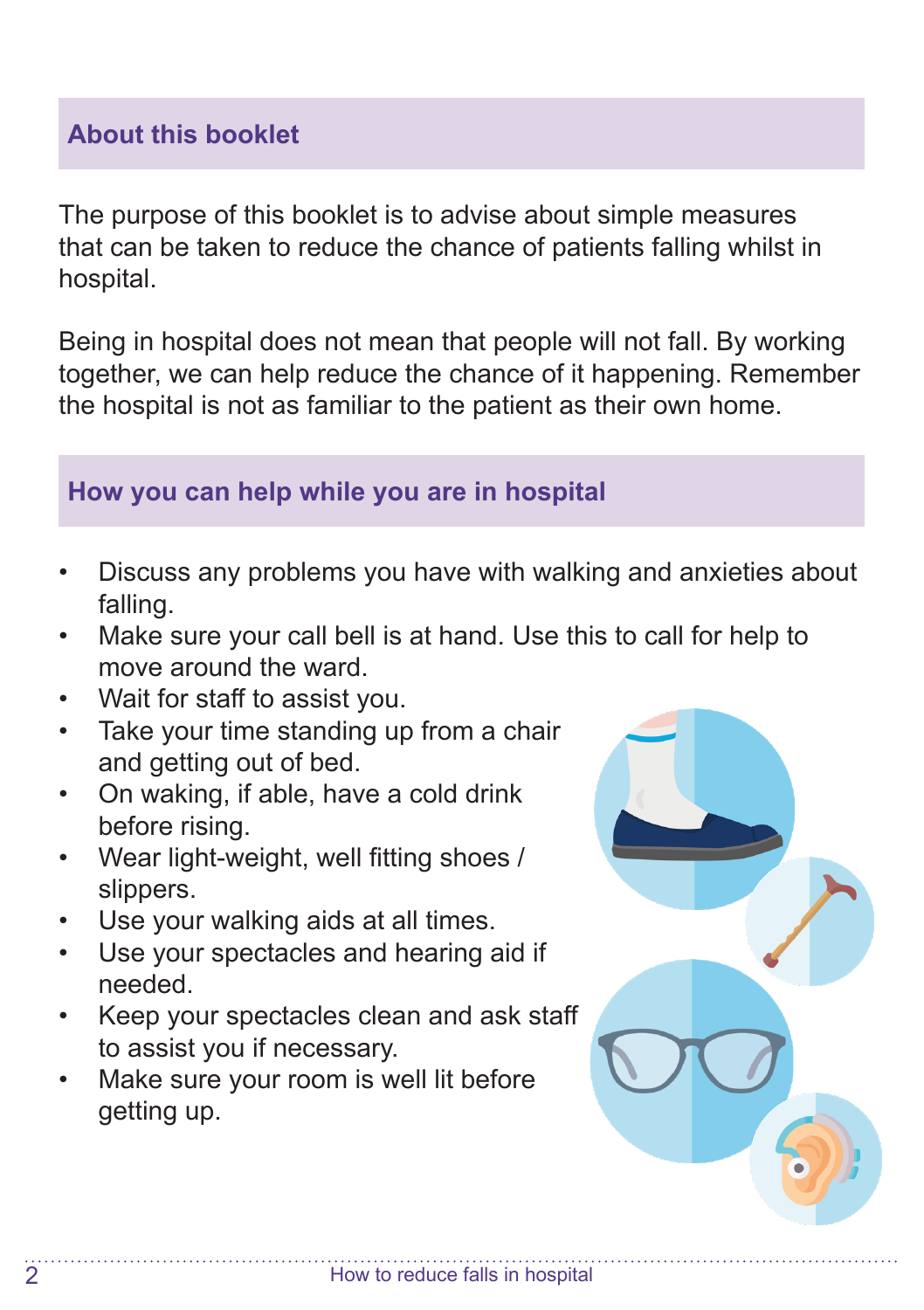#### **How your relatives, carers or visitors can help**

Please can you:

- bring in any walking aids, spectacles or hearing aid which have been left at home;
- ensure that the patient has sufficient clothes and well fitting shoes/slippers;
- share any information with staff about falls the patient has had previously;
- place the nurse call-bell near to the patient as you leave;
- ensure the patient realises when you are leaving;
- put your chair away when you leave;
- avoid moving furniture or leaving things lying about, for example bags; and
- advise a member of staff immediately if fluid gets spilled.

The use of bed rails will be agreed between the patient, relative and nursing staff following the appropriate clinical and risk assessments.

If you have any concerns, or wish further information, please approach any member of nursing staff.

#### **How members of staff will help you**

- By listening and acting on your concerns.
- With the patient's consent, sharing information on assessments and progress.

Remember: unfortunately, despite all preventative measures in place, some patients remain at risk of falls.